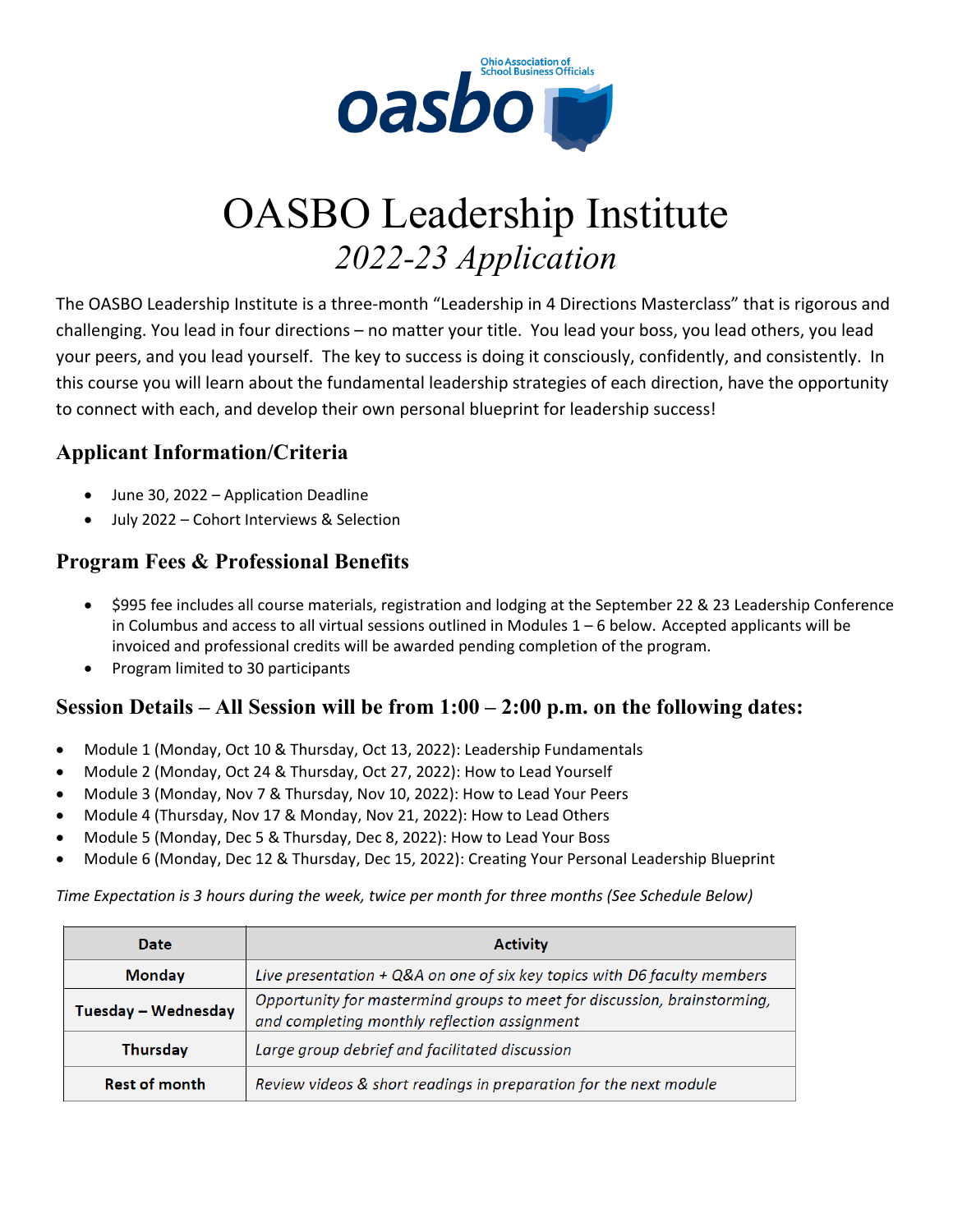#### **Learning Goals**

- Learn the important differences between leadership and management
- Apply enduring leadership lessons to solve your current leadership challenges
- Boost their courage and confidence as a leader and change-maker in your organization
- Prepare themselves, their career, and organization for the inevitable change our world is experiencing
- Develop a relationship with their boss built on mutual trust and respect
- Explore how their decisions and actions can have a ripple effect on their colleagues and coworkers
- Recognize the role self-care plays in effective leadership and how creating personal and professional harmony is critical for all leaders

### **Participant Information**

| Name:<br><u> 1980 - Jan James Santan, masjid a shekara ta 1980 a shekara ta 1980 a shekara ta 1980 a shekara ta 1980 a she</u> |                                                                                                            |
|--------------------------------------------------------------------------------------------------------------------------------|------------------------------------------------------------------------------------------------------------|
|                                                                                                                                | E-mail:<br>the contract of the contract of the contract of the contract of the contract of the contract of |
| District:                                                                                                                      |                                                                                                            |
| Phone #:                                                                                                                       | Fax #:                                                                                                     |
| Address:                                                                                                                       | City/State/Zip:                                                                                            |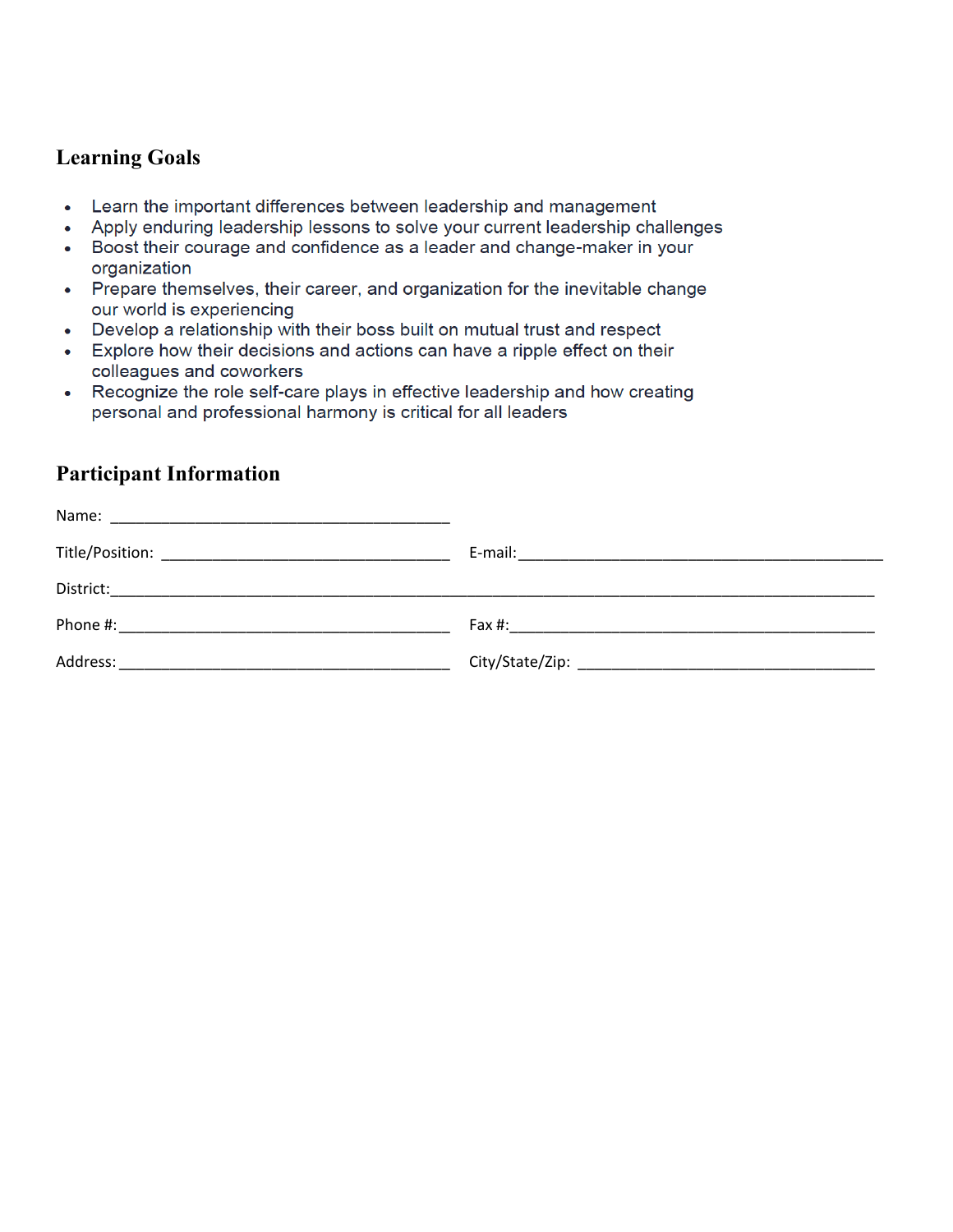

# Short Answer Questions

1. What are three of your learning priorities and how would your participation in the OASBO Leadership Institute benefit you and your school district? What do you hope to accomplish?

2. Please provide a biographical statement that includes your professional credentials (including degrees) and your current job duties.

Email applications by June 30, 2022 to education@oasbo-ohio.org

*Questions? Contact Jim Rowan, Executive Director, 614-431-9116 ext. 104, [jim@oasbo-ohio.org](mailto:jim@oasbo-ohio.org)*